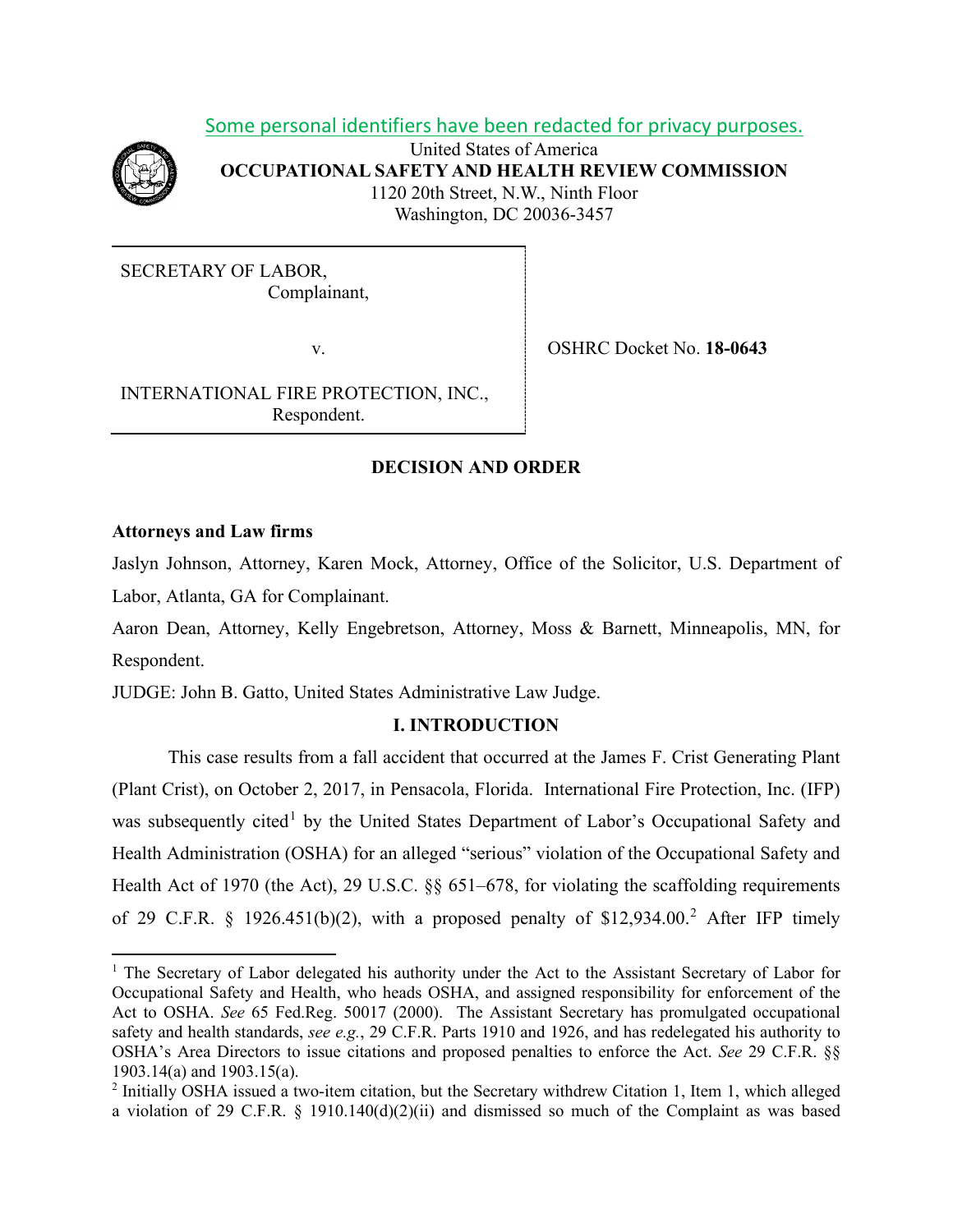contested the citation, the Secretary filed a formal complaint with the Commission charging IFP with violating the Act and seeking an order affirming the citation.

The parties stipulated that IFP is an employer engaged in a business affecting commerce within the meaning of section (5) of the Act, 29 U.S.C. § 652(5), and the Commission has jurisdiction of this action under section 10(c) of the Act, 29 U.S.C. § 659(c). (Compl.  $\P\P$  1, 2, Answer ¶¶ 3, 4; J. PreHr'g Statement ¶¶1, 2). A bench trial was held in Pensacola, Florida. Pursuant to Commission Rule 90, after hearing and carefully considering all the evidence and the arguments of counsel, the Court issues this Decision and Order, which constitutes its final disposition of the proceedings.<sup>[3](#page-1-0)</sup> For the reasons indicated *infra*, the Court concludes all the elements necessary to prove a serious violation have been established by the Secretary*.* Accordingly, the citation is **AFFIRMED** as a Serious violation and IFP is assessed a civil penalty of \$12,934.00.

# **II. STIPULATED FACTS[4](#page-1-1)**

The worksite at issue in this case is located in Pensacola, Florida, where IFP was engaged in construction work. (J. PreHr'g Statement  $\P$ [IV(1), (3)). Plant Crist hired IFP to replace the hangers that supported the sprinkler piping with new stainless-steel hangers, replace all sprinkler nozzles, and readjust the elevation of the sprinkler piping. (J. PreHr'g Statement ¶[IV(2), (8)). All of this fire sprinkler work was located at the top of the cooling tower, meaning that IFP employees were working approximately 40-50 feet above the ground at all times. (Tr. 21, 31, 147; *see also* Ex. R-7.)

On October 2, 2017, four employees from IFP — Project Foreman [redacted], Sam Gilchrist, Apprentice Jonathan Andrew Sullivan, and Apprentice Rodrecequz Magwood —were working inside a cooling tower at Plant Crist. (J. PreHr'g Statement ¶¶ IV(2)-(4); Tr. 30.) [redacted] and Gilchrist were both sprinkler fitter foremen for IFP, although [redacted] served as IFP's working foreman that day and was in charge of IFP's personnel at the worksite. (J. PreHr'g Statement ¶ IV(6); Tr. 44.) Sullivan was [redacted]'s apprentice, and Magwood was Gilchrist's apprentice. (Tr. 143, 231.) Gilchrist and Magwood first started working at the Plant Crist site on

thereon.

<span id="page-1-0"></span><sup>&</sup>lt;sup>3</sup> If any finding is in truth a conclusion of law, or if any stated conclusion is in truth a finding of fact, it shall be deemed so.

<span id="page-1-1"></span><sup>4</sup> The parties Joint Prehearing Statement contains the following Stipulated Facts and Issues of Law. (Jt. Pre-Hr'g (April 22, 2019)).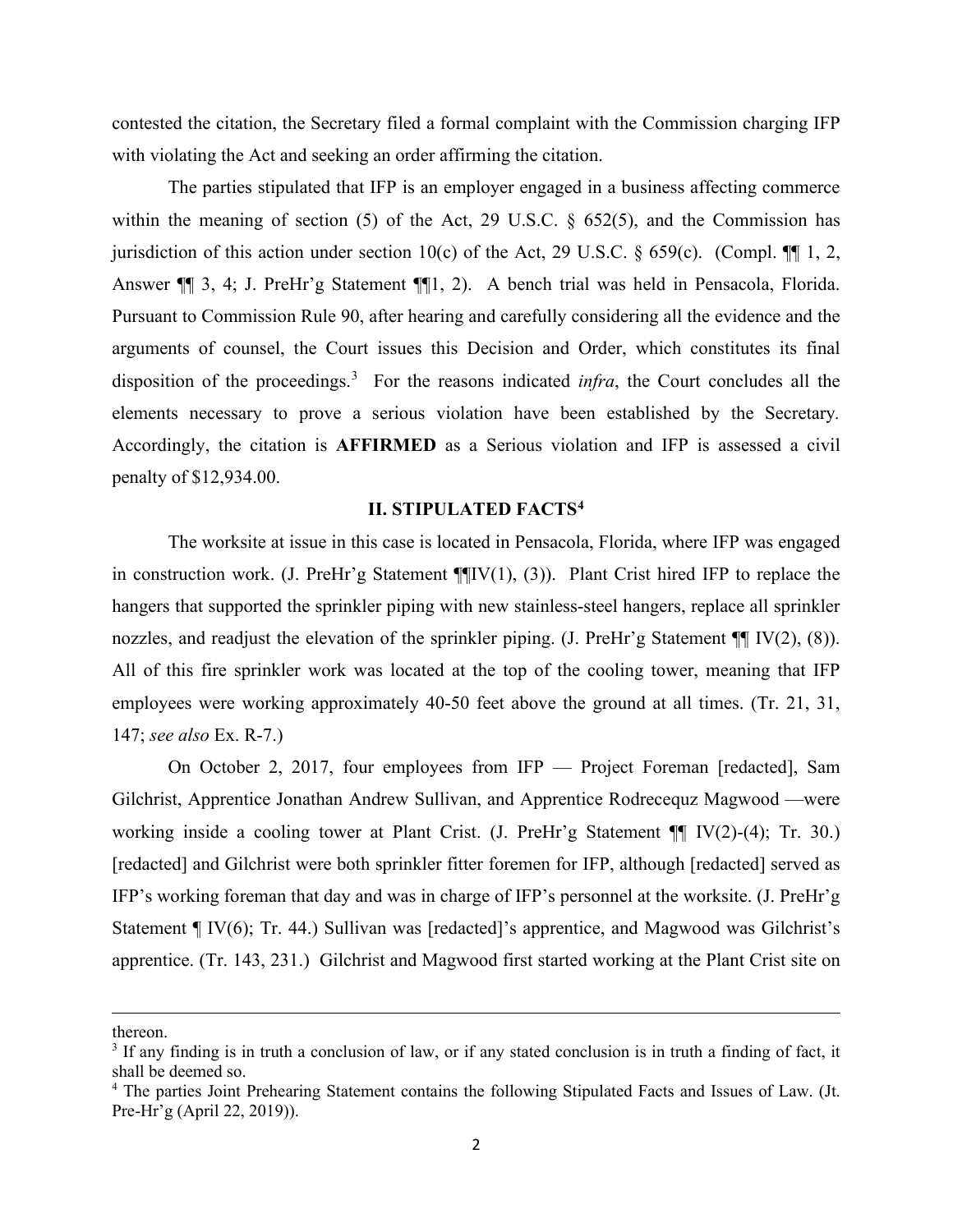October 2, 2017, and the day of the accident was their first day on the worksite. (Tr. 51.) [redacted] and Sullivan had been working at the jobsite for approximately three weeks. (Tr. 43, 44.)

The cooling tower is approximately 50 feet high. (Tr. 21, 31, 147.) The cooling tower at the Plant Crist site had nine cells, and IFP employees were working in one of the interior cells on October 2, 2017. (Tr. 82,; *see also* R-17, p. IFP 001120). Fire sprinklers and their supports are installed at the top of the cooling tower. (Ex. R.-7.) IFP's employees were always working on one level inside the cooling tower—when not standing on the exterior deck of the cells before descending access ladders—and IFP's employees had to be working about four to five feet below the top of the cooling tower to perform their fire sprinkler work. (Tr. 21, 31, 147; *see* also Ex. R-7.)

Access to the cooling tower was limited. To access the interior of the cooling tower, IFP employees had to climb stairs to reach the "deck" of the cooling tower, walk across the deck to reach the interior cell that they were working on, and descend a ladder within a 2-foot by 2-foot hatch opening cut into the deck. (Tr. 31-32, 86, 126; Ex. R-17 at pp. 1118-1120.) The ladder inside the hatch was approximately 6 feet tall. (Tr. 32, 87.) At the bottom of the ladder was a cramped labyrinth of metal pipes and wood structural beams where maneuverability was extremely limited. (Tr. 89-90; Ex. R-17 at pp. 1114-18.)

The interior of the cooling tower consists entirely of wood beams installed previously by Crist Plant or its other vendor. The wood beams crisscross in a dense pattern of vertical, diagonal, and horizontal wood beams of various sizes and dimensions throughout the entire interior of the tower from ground level to about 50 feet high off the ground. (Tr. 33, 36, 38; Ex. R-7; R-8; R-10; R-11; R-12; Ex. R-17 at pp. 1102-1112.)

The sprinkler system inside the cooling tower has two different sized pipes that hang at different elevations. (Tr. 97-99.) The smaller pipe, known as the pilot line, carries air and hangs at the higher level. (*Id.*) The larger pipe, known as the branch pipe, carries water to the fire system once the system is triggered, and hangs slightly below the pilot line. (*Id.*) IFP employees were working to re-hang both the pilot lines and the branch pipes. (*Id.*) IFP employees were tied off the entire time they worked inside the cooling tower. (Tr. 53, 89, 94, 95-96, 171, 173-174.)

Both the pilot lines and the branch pipes were at the top of the cooling tower and were within about 1 to 2 feet of the top of the cooling tower, just below the fans. (*See* Ex. R-7; R-17 at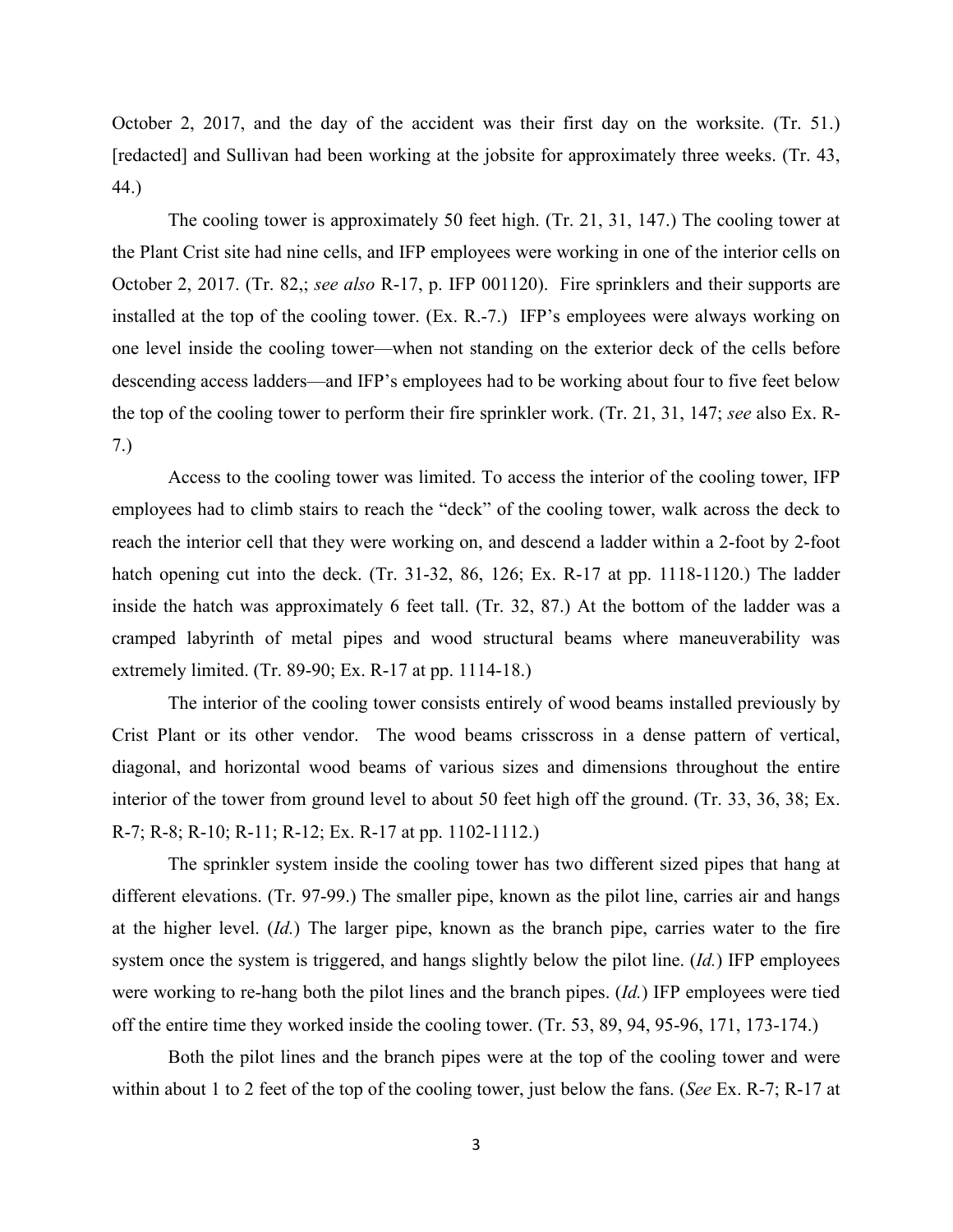p. 1102.) To rehang the pilot lines and branch pipes, IFP employees would drill holes in the wood beams, insert a rod into the hole, place a new hanger around the pipe, and secure the hanger to the closest wooden beam. (Tr. 32-33.) IFP employees, led by Project Foreman [redacted], had been performing this same work at the Plant Crist site for weeks prior to the accident. (Tr. 44.)

While IFP employees were performing this re-hanging work, they could either stand on the set of structural joists that are part of the cooling tower located immediately below the pipes, or they could stand on a board that IFP Superintendent McKeough, had purchased for the jobsite. (Tr. 203.) The board was approximately 2-inch thick by 10-inch wide by 8-foot long wood and was long enough to stretch across three sets of joists inside the cooling tower. (Tr. 93.) IFP employees testified that they did not believe they could have fit a wider 18-inch board of the same length into the cooling tower because an 18-inch board could not be maneuvered down the 2-foot-by-2-foot access hatch and ladder from the exterior deck of the cooling tower. (Tr. 104, 207, 241-242; Ex. R-17 at pp. 1113-1120.)

IFP employees could pick up the boards and move them freely throughout the work area. (Tr. 37, 64.) IFP employees had not nailed or otherwise secured the boards to the structure of the cooling tower during their work because they believed it would have been more dangerous and taken more time. (Tr. 113-114, 181.) It would have been dangerous to nail down the board because an employee could trip, slip, or fall while trying to pry the board off the structure of the cooling tower. (Tr. 182.)

The majority of IFP employees performed their work inside the cooling tower while standing on the set of joists and only used the boards to move from one set of joists to another set of joists. (Tr. 59, 148-149, 174, 230-231, 236.) When IFP employees moved the board from one set of joists to another, they stood on the joists to move the board. (Tr. 37.) The set of joists were approximately 7 inches thick. (Tr. 38.) The board was a matter of convenience and was used while ensuring that employees were always tied off with two points of contact with lanyards at some points and one point of contact with a lanyard at other points. (Tr. 171-173.) [redacted] was the only IFP employee who used the board as both a working platform and a walking surface. (Tr. 37, 52-53, 59, 65, 95.) [redacted] performed his hanging work either standing on the joist underneath the branch lines or standing on the board. (Tr. 37, 92, 100, 174.)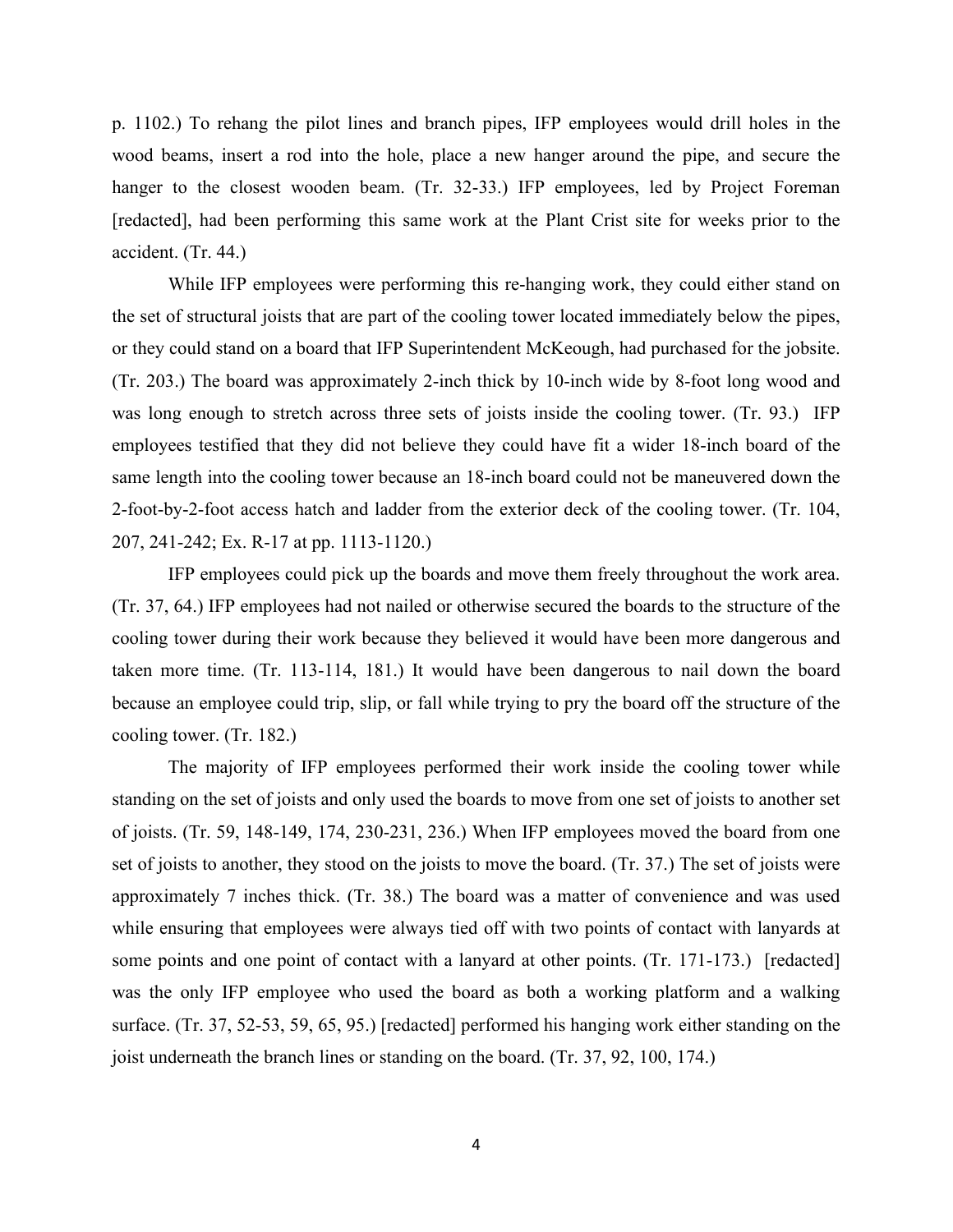Between 11:30am and noon on October 2, 2017, [redacted] was standing on one of the boards inside the cooling tower. (Tr: 44-45.) [redacted] had just finished installing a hanger and as he turned to speak to Sullivan, the board twisted underneath him, and he fell 5 to 6 feet. (*Id.*) [redacted] tried to grab onto anything he could to stop his fall, and in the process, his left arm hit the joist immediately underneath him while he fell. (*Id.*; Tr. 154.) [redacted] was wearing a personal fall arrest system at the time of his fall, which stopped his fall within 5 to 6 feet, although [redacted] seriously injured his left arm during the fall. (Tr. 45-46, 154; J. PreHr'g Statement  $\P$  10-11.) The board that [redacted] had been standing on fell with him but came to a stop on the set of joists one level below where [redacted] and the other IFP employees had been working. (Tr. 106-107.)

Following the accident, OSHA Compliance Safety and Health Officer Esley Chester, Jr. visited the worksite on October 4, 2017, and conducted an inspection. (J. PreHr'g Statement ¶ 13.) As a result of its inspection, OSHA issued a two-item citation to IFP on March 19, 2018, alleging serious violations of 29 C.F.R. § 1910.140(d)(2)(ii) and 29 C.F.R. § 1926.451(b)(2). (J. PreHr'g Statement ¶ 14.) The Secretary subsequently withdrew Citation 1, Item 1, which alleged a violation of 29 C.F.R. § 1910.140(d)(2)(ii) and dismissed that portion of the Complaint as is based thereon. (J. PreHr'g Statement ¶ 15; *see also* Order of Partial Dismissal (May 1, 2019)).

## **III. ANALYSIS**

In the Eleventh Circuit, the jurisdiction in which this case arose,<sup>[5](#page-4-0)</sup> the circuit court has noted, "[p]assed by Congress in 1970, [the Act] sought to assure that " 'every working man and woman in the Nation [had] safe and healthful working conditions.' " *ComTran Grp., Inc. v. U.S. Dep't of Labor*, 722 F.3d 1304, 1306 (11th Cir. 2013) (*citing Reich v. Trinity Indus., Inc.*, 16 F.3d 1149, 1151 (11th Cir.1994) (quoting 29 U.S.C. § 651(b))). To this end, the Secretary is authorized to promulgate safety and health standards applicable to the workplace and to enforce

<span id="page-4-0"></span><sup>&</sup>lt;sup>5</sup> Under the Act, an employer may seek review in the court of appeals in the circuit in which the violation occurred, the circuit in which the employer's principal office is located, or the District of Columbia Circuit. 29 U.S.C. § 660(a). The Secretary may seek review in the circuit in which the violation occurred or in which the employer has its principal office. 29 U.S.C. § 660(b). This case arose in Florida, which is in the Eleventh Circuit. IFP's principal address is in Alabama, also in the Eleventh Circuit. In general, "[w]here it is highly probable that a Commission decision would be appealed to a particular circuit, the Commission has . . . applied the precedent of that circuit in deciding the case—even though it may differ from the Commission's precedent." *Kerns Bros. Tree Serv.*, 18 BNA OSHC 2064, 2067 (No. 96-1719, 2000) (citation omitted). Therefore, the Court applies the precedent of the Eleventh Circuit in deciding this case.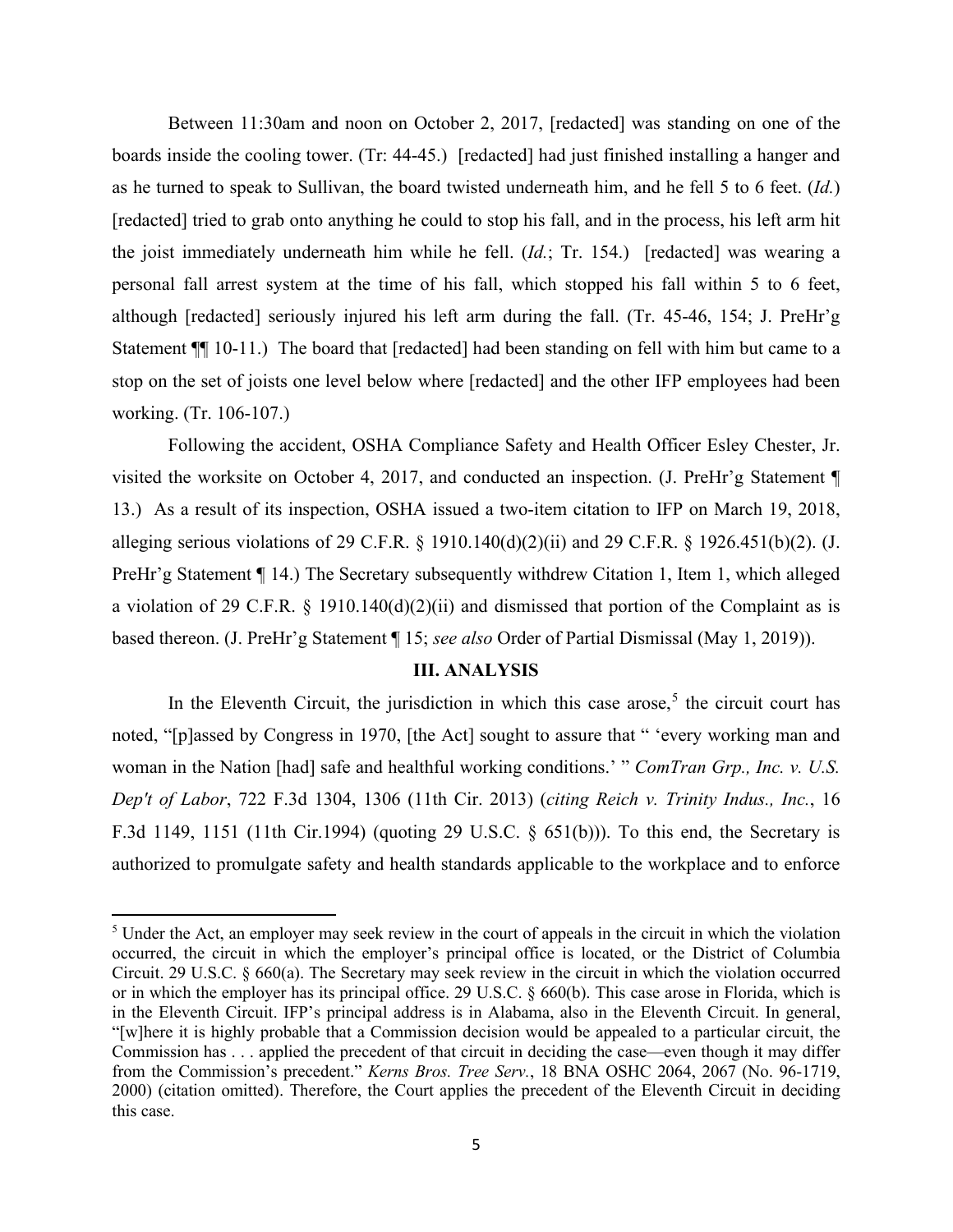those standards in appropriate proceedings. *Id.*; *see also Florida Peach Growers Ass'n v. United States Department of Labor*, 489 F.2d 120, 123-24 (5th Cir. 1974); *Atlas Roofing Co. v. Occupational Safety & Health Review Comm'n*, 518 F.2d 990, 995-1000 (5th Cir. 1974), *aff'd*, 430 U.S. 442 (1977).<sup>[6](#page-5-0)</sup> "Standards promulgated under [the Act] have the force of law because Section 5 of the Act, 29 U.S.C.A. § 654, imposes upon every employer a duty to 'comply with occupational safety and health standards promulgated under this chapter' or face civil and criminal penalties set forth in section 17, 29 U.S.C.A. § 666." *Florida Peach Growers*, 489 F.2d at 123-24. However, "OSHA does not impose strict liability on an employer but rather focuses liability where the harm can in fact be prevented." *Central of Ga. R.R. Co. v. Occupational Safety & Health Review Comm'n*, 576 F.2d 620, 623 (5th Cir.1978).

### **A. Alleged Violation**

Under the law of the Eleventh Circuit, "the Secretary will make out a prima facie case for the violation of an OSHA standard by showing (1) that the regulation applied; (2) that it was violated; (3) that an employee was exposed to the hazard that was created; and importantly, (4) that the employer "knowingly disregarded" the Act's requirements." *ComTran Grp.*, 722 F.3d at 1307 (citations omitted). The citation alleges a serious violation of the Secretary's fall scaffold platform construction requirements when employees working inside of a cooling tower at the Christ Plant were installing sprinklers to the rafters, and an IFP employee used a platform that was not at least 18 inches wide, which exposed the employee to a 30-foot fall hazard. The cited standard mandates that "each scaffold platform and walkway shall be at least 18 inches (46 cm) wide." 29 C.F.R. § 1926.451(b)(2).

#### **1. Regulation Applied**

The parties stipulated that the Construction standards set forth at 29 C.F.R. Part 1926 applied to the work IFP was performing at the worksite. (Stip. Issues of Law ¶ 3). However, IFP argues that the specific standard cited does not apply because, according to IFP, "the boards IFP's employees were using on the day of the accident do not constitute 'scaffolding' within the

<span id="page-5-0"></span><sup>6</sup> The Eleventh Circuit was created when the Fifth Circuit split on October 1, 1981. *See* Fifth Circuit Court of Appeals Reorganization Act of 1980, P.L. 96-452, 94 Stat. 1995. The Eleventh Circuit has adopted the case law of the former Fifth Circuit handed down as of September 30, 1981, as its governing body of precedent. *Bonner v. City of Prichard*, 661 F.2d 1206, 1209 (11th Cir. 1981). This body of precedent is binding unless and until overruled by the Eleventh Circuit en banc. *Id.* Further, the decisions of the continuing Fifth Circuit's Administrative Unit B are also binding on the Eleventh Circuit, while Unit A decisions are merely persuasive. *Dresdner Bank AG v. M/V Olympia Voyager*, 446 F.3d 1377 (11th Cir. 2006).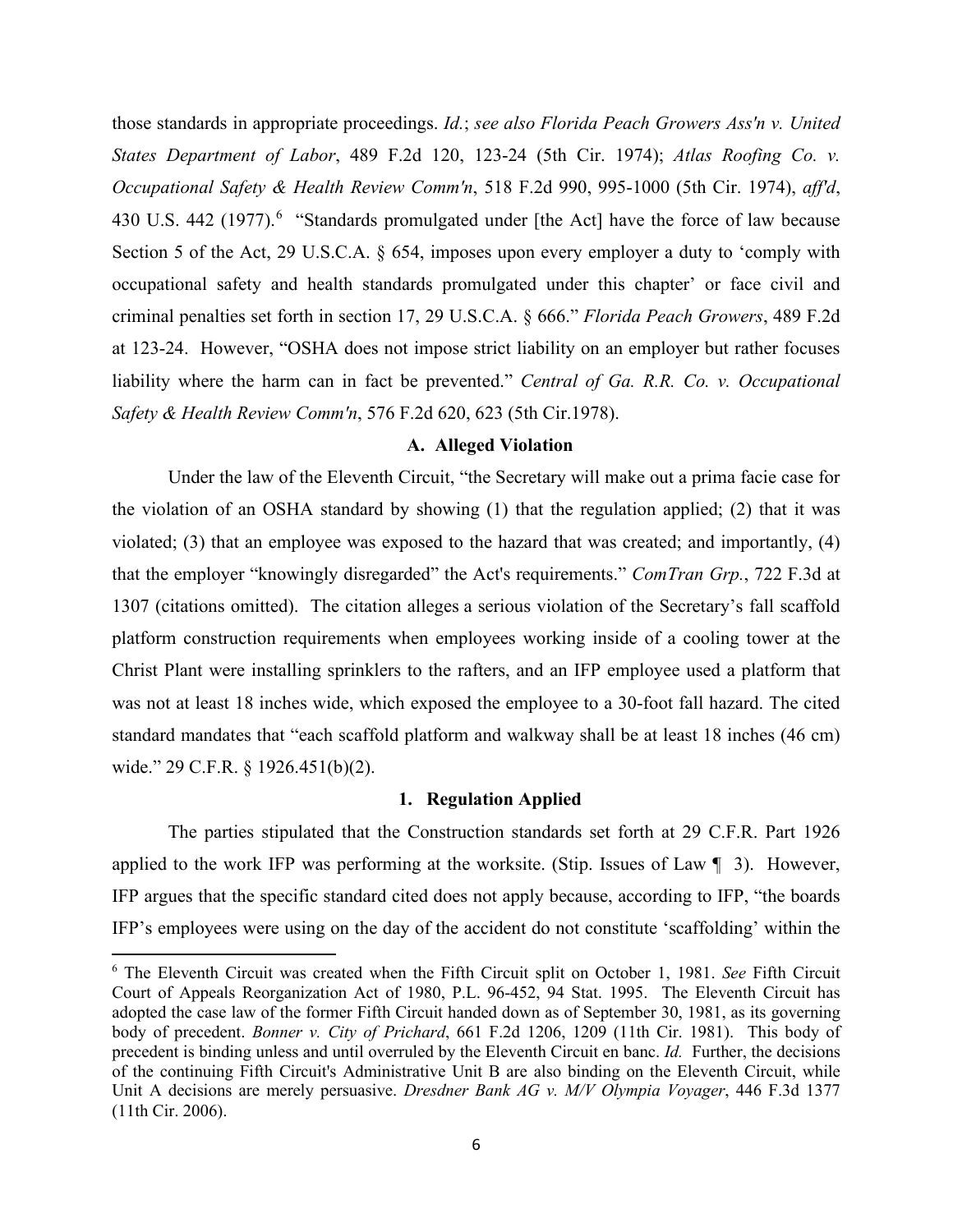meaning of 29 CFR § 1926.451(b)(2)." (Resp't's Br. at 8.) According to IFP, "[w]ithout supporting structure, a singular board cannot be considered scaffolding[.]" (*Id.* at 14). The Court finds no merit in these arguments.

A "scaffold" is "any temporary elevated platform (supported or suspended) and its supporting structure (including points of anchorage), used for supporting employees or materials or both." 29 CFR § 1926.450(b). A "platform" is "a work surface elevated above lower levels," which "can be constructed using *individual wood planks*, fabricated planks, fabricated decks, and fabricated platforms." (*Id.*) (emphasis added).

Here, the wood plank was a platform within the meaning of the standard since it was "constructed using individual wood planks," was a "work surface elevated above lower levels," and was "used for supporting employees or materials or both." IFP admits the wood plank was resting on the pre-existing vertical joists, which were part of the cooling tower structure. (Resp't's Br. at 14.) Therefore, the wood plank used by [redacted] meets the definition of a "supported scaffold" since it was a platform "supported by outrigger beams, brackets, poles, legs, uprights, posts, frames, or similar rigid support." 29 CFR § 1926.450(b).

Therefore, the Court agrees with the Secretary that "[b]ased on the plain language of the cited standard and definitions cited above, IFP created scaffold platforms and walkways every time its employees placed individual wood planks across three vertical joists in the cooling tower and used them as working surfaces and access points." (Sec'y's Br. at 9.) Thus, the Court concludes the cited standard applied to the cited condition.[7](#page-6-0)

#### **2. Regulation Was Violated**

A "walkway" is "a portion of a scaffold platform used only for access and not as a work level." 29 CFR § 1926.450(b). At the time of [redacted]'s accident, all four members of the work crew were using the individual wood planks as walkways so they could access different joists in the cooling tower, which they would then step off onto and work from. (Tr. 30-31, 39,

<span id="page-6-0"></span><sup>7</sup> IFP also argues the "inconsistency of OSHA's interpretation of 'scaffolding' is further evident in § 1926.451(g)[,]" which according to IFP, "requires an employer to install guardrails 'along all open sides and ends of platforms.'" (Resp't's Br. at 17.) The Court also finds no merit in this argument. Paragraph  $(g)(1)(\text{vii})$  provides that "[f]or all scaffolds not otherwise specified in paragraphs  $(g)(1)(i)$  through (g)(1)(vi) of this section, each employee shall be protected by the use of personal fall arrest systems *or* guardrail systems[.]" 29 CFR  $\S$  1926.451(g)(1)(vii). Since the scaffold was not of a type otherwise specified in paragraphs  $(g)(1)(i)$  through  $(g)(1)(vi)$  of this section, IFP used a personal fall arrest system, and was therefore not required to use a guardrail system.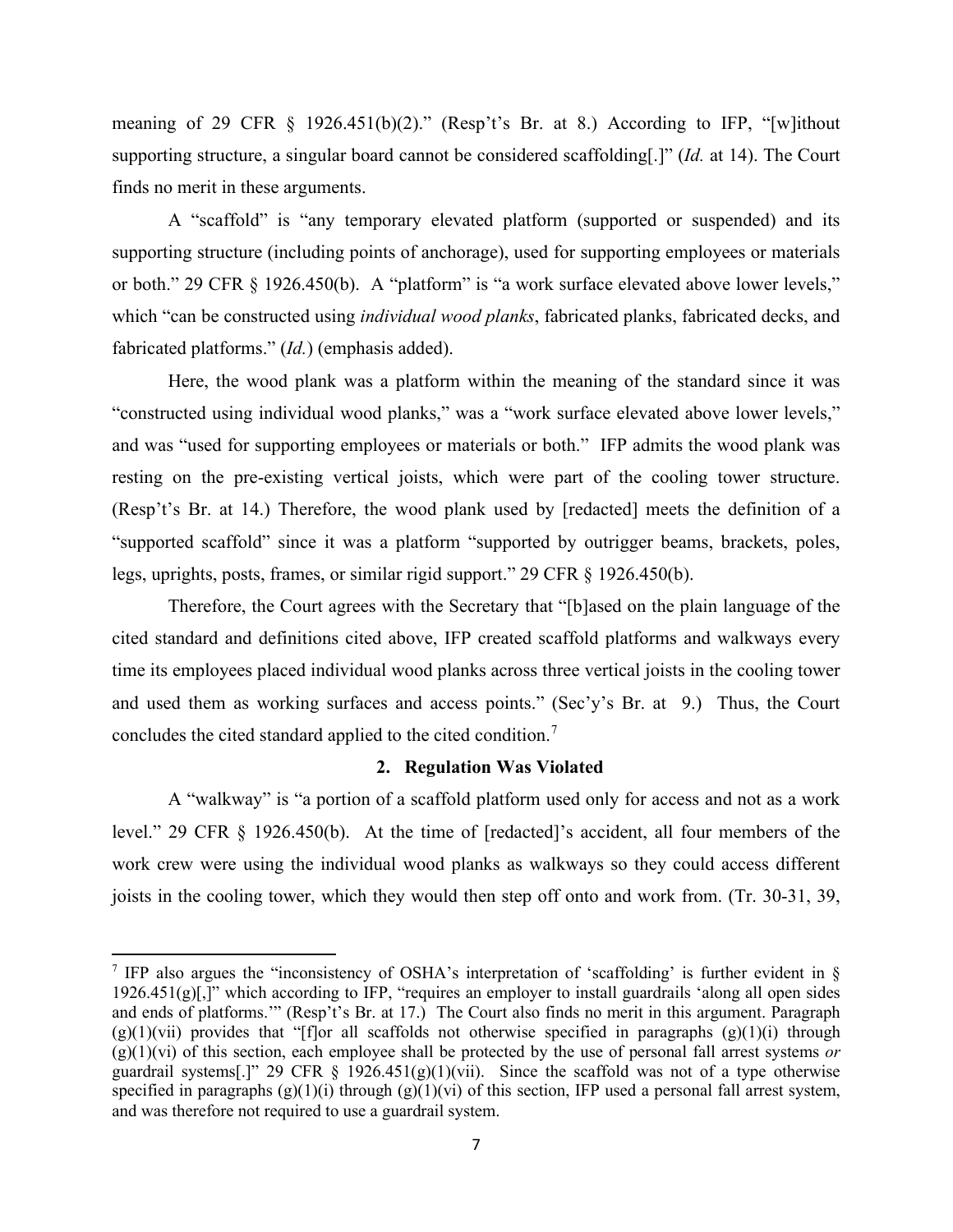149, 204, 242-243.) There is no dispute that if the cited standard applied it was violated since the board was only approximately 10-inches wide.

However, the cited standard does contain an exception: "Where scaffolds must be used in areas that the employer can demonstrate are so narrow that platforms and walkways cannot be at least 18 inches (46 cm) wide, such platforms and walkways shall be as wide as feasible, and employees on those platforms and walkways shall be protected from fall hazards by the use of guardrails and/or personal fall arrest systems." 29 C.F.R. § 1926.451(b)(2)(ii).

Under well-established court and Commission precedent, it is IFP's burden to prove that the exceptions applies. See *U.S. v. First City Nat'l Bank of Houston*, 386 U.S. 361, 366 (1967) (party claiming benefit of exception to statute's prohibition bears burden to prove entitlement to claimed exception); *see also Cent. Fla. Equip. Rentals, Inc.*, 25 BNA OSHC 2147, 2150 (No. 08- 1656, 2016) (same). Thus, to establish applicability of the exception, IFP must show (1) the area inside the cooling tower was so narrow 18-inch platforms would not fit, (2) the wood planks it used were "as wide as feasible," and (3) employees on those platforms and walkways were protected from fall hazards by the use of guardrails and/or personal fall arrest systems.

As to the third prong, IFP has met its burden since employees were protected from fall hazards by the use of personal fall arrest systems. However, IFP failed to meet its burden on the other two prongs. IFP contends that employees could not physically fit an 8-foot long board that was 18-inches wide down the hatch of the cooling tower. (Resp't's Br. at 19.) However, the testimony elicited from [redacted] does not support this assertion. [redacted] testified that it was possible to get 18-inch wood planks into the cooling tower by taking the structural sides off the interior cell.  $(Tr. 102-103.)$ <sup>[8](#page-7-0)</sup> Further, IFP did not establish that it could not have used a board that was shorter than 8-feet. Although the board used by the employees was long enough to stretch across three sets of structural joists, there was no evidence presented by IFP that the board was required to stretch across three sets of joists. IFP also proffered no evidence the wood planks it used were "as wide as feasible." To the contrary, McKeough testified that that a wood

<span id="page-7-0"></span><sup>8</sup> [redacted] testified:

You'd have to, there's just a lot of things you'd have to do to get that siding off. First of all, you've got to get permission from the plant to do it. Then you have to have a boom lift to get you up there where you can do it. You can't take these sides off. And when you bring it in from the side, you're not coming directly into this area that you're working in right here, this open area. You're coming into the apron area here. Because that's the first part of the cell coming from the outside in. You're coming through the apron part. Then you've got to get that board in here.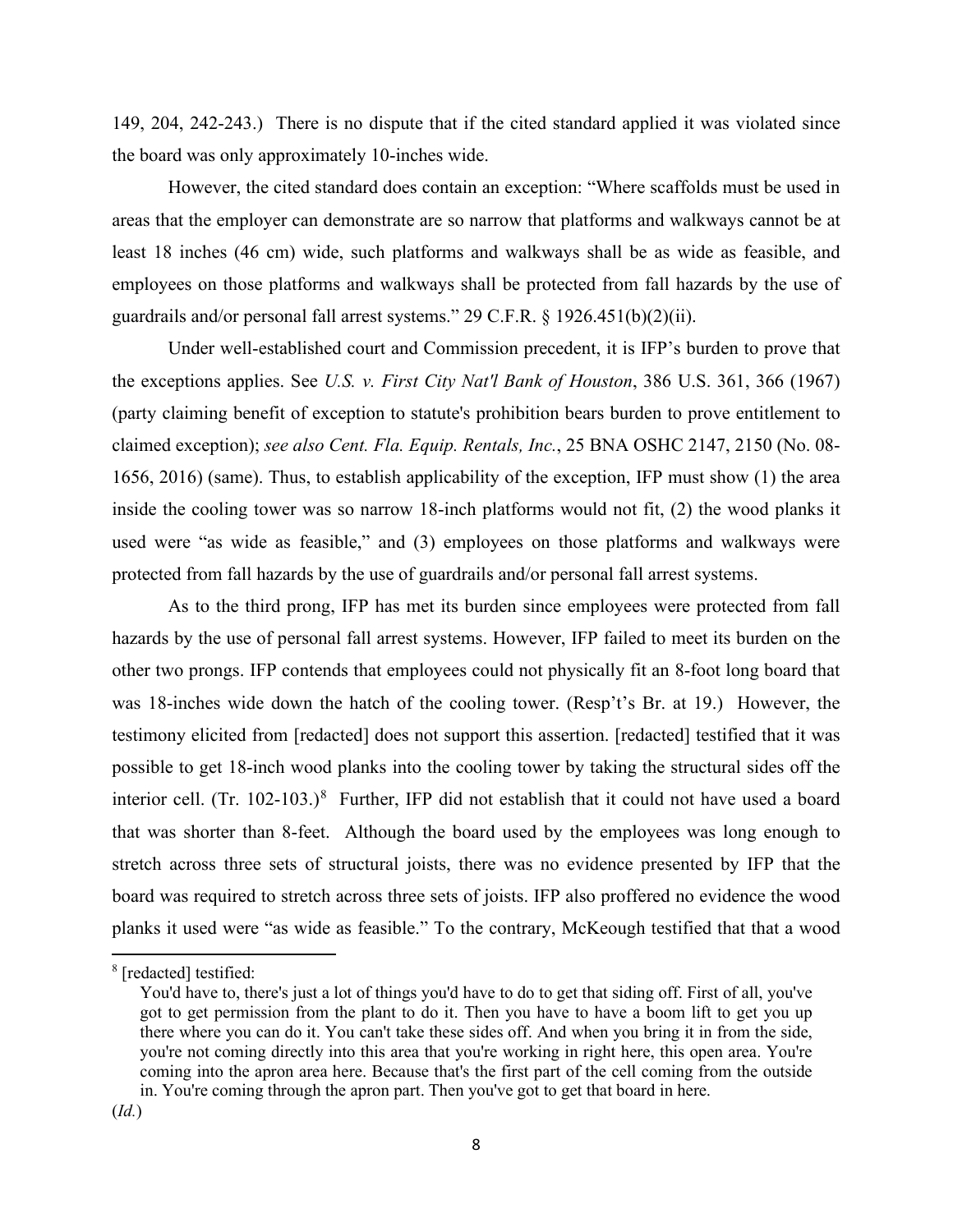plank that was wider than 10 inches could possibly fit into the cooling tower's hatchways. (Tr. 207:3-7.) Therefore, IFP failed to meet its burden to establish applicability of the exception. Thus, the Secretary established IFP violated the cited regulation.

#### **3. Employee Exposed to Hazard Created**

"[F]or purposes of proving 'employee exposure to a hazard,' the Secretary must establish that 'it is reasonably predictable, either by operational necessity or otherwise (including inadvertence), that employees have been, are, or will be in the zone of danger.'" *Pepper Contracting Servs. v. Occupational Safety & Health Admin.*, 657 F. App'x 844, 848 (11th Cir. 2016) (*quoting D.T. Constr. Co.*, 19 BNA OSHC 1305, 1308 (No. 99–0147, 2000) (ALJ)). The Commission has defined the zone of danger as the "area surrounding the violative condition that presents the danger to employees." *Boh Bros. Constr. Co., LLC*, 24 BNA OSHC 1067, 1085 (No. 09-1072, 2013) (*citing RGM Constr. Co.*, 17 BNA OSHC 1229, 1234 (No. 91-2107, 1995)).

As the Commission noted in *Gilles & Cotting*, the scope of the zone of danger is relative to the wording of the standard and the nature of the hazard at issue. *Gilles & Cotting*, 3 BNA OSHC 2002, 2003 (No. 504, 1976). Here, there is no question that IFP's employees were exposed to a fall hazard when they used wood planks as scaffold platforms and walkways that were less than 18 inches wide. (Tr. 35, 37, 39, 149, 204, 242-243.) [redacted]'s accident serves as a prime example of such exposure being realized. Therefore, the Secretary has established employee exposure to the cited conditions.

## **4. Employer "Knowingly Disregarded" Act's Requirements**

"The Secretary may prove that an employer had knowledge of a violation in one of two ways—(1) by imputing the actual or constructive knowledge of a supervisor or (2) by demonstrating constructive knowledge based on the employer's failure to implement an adequate safety program." *Samsson Constr., Incorp. v. Sec'y, U.S. Dep't of Labor*, 723 F. App'x 695, 697 (11th Cir. 2018) (*citing ComTran*, 722 F.3d at 1307. "The general rule in this Circuit is that knowledge of a supervisor is imputed to the employer—unless the supervisor is the 'actual malfeasant' who created the hazard that violated the Act." *Id.* at 698 (*citing ComTran*, 722 F.3d at 1316). "If the supervisor is the 'actual malfeasant,' then his 'rogue' conduct will not be imputed to the employer—unless, by his roguish malfeasance, the supervisor exposes not only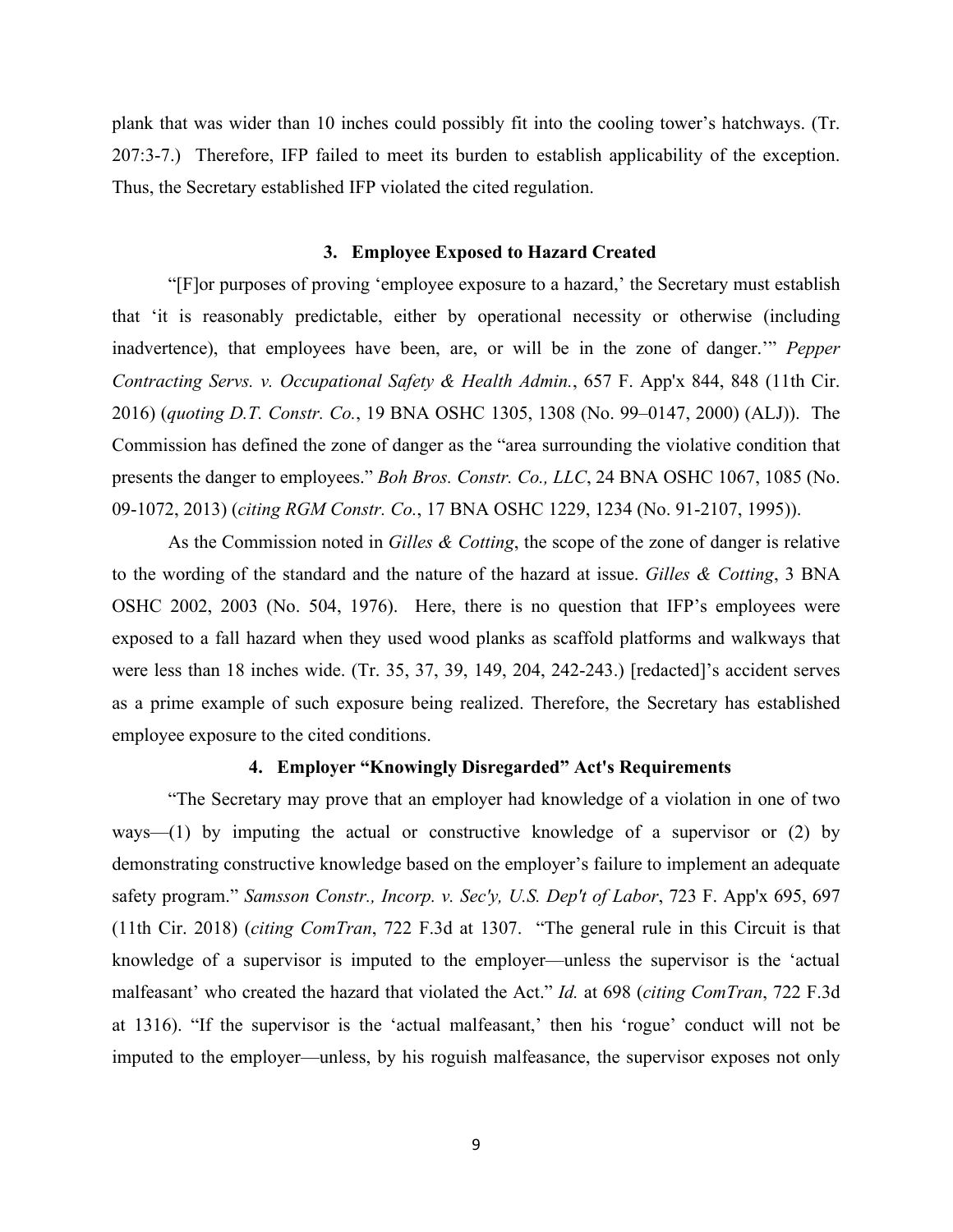himself but also his subordinates to the hazard, in which case the supervisor's knowledge of the violation is imputed." *Id.* (*citing Quinlan v. Sec'y of Labor*, 812 F.3d 832, 841 (11th Cir. 2016).

The Secretary has established that IFP had knowledge of the conditions at the worksite. Both non-management and supervisory employees regularly used the wood planks as scaffold platforms and walkways on October 2, 2017, and for three weeks prior. [redacted] was IFP's Project Foreman on the day of his accident. (J. PreHr'g Statement ¶ IV(6); Tr. 29.) Further, although Gilchrist was not the Project Foreman for IFP on the day of [redacted]'s accident, he was still "employed" as a foreman for IFP. (J. PreHr'g Statement ¶ IV(7); Tr. 139-140, 145; *see also* Ex. C-10, Answers to Interrog. No. 5. Ex. C-11, Answers to Interrog. Nos. 9, 15.) McKeough was also IFP's Superintendent at the time of [redacted]'s accident. (Tr. 198-199.) Their conduct exposed not only themselves but their subordinates to the hazard and their knowledge of the violation is imputed to IFP. Therefore, the Court concludes the Secretary established that IFP possessed knowledge of the violative conditions.

# **B. Serious Violation**

A serious violation exists "if there is a substantial probability that death or serious physical harm could result from [the] condition[s]." *Sanderson Farms*, 811 F.3d at 737 (*citations omitted*). "The gravamen of a serious violation is the presence of a 'substantial probability' that a particular violation could result in death or serious physical harm." *Georgia Elec. Co. v. Marshall*, 595 F.2d 309, 318 (5th Cir.1979). The employer's intent to violate an Act standard is irrelevant to find a serious violation. *Id.* Here, OSHA properly classified this item as "serious" because a fall from a height of 50 feet, even if an employee was wearing a personal fall arrest system, would result in serious injury or death. (Tr. 74.) This possibility of bodily injury and death was realized by [redacted]. Therefore, the Court concludes the violation was a "serious" one.

# **C. Affirmative Defenses[9](#page-9-0)**

### *1. Infeasibility Defense*

To establish the affirmative defense of infeasibility in the Eleventh Circuit, IFP must prove "(i) that compliance with a particular standard either is impossible or will render

<span id="page-9-0"></span><sup>9</sup> Although IFP raised numerous affirmative defenses in its Answer, it only preserved in the parties' Joint Prehearing Statement the affirmative defenses of employee misconduct, greater hazard, and infeasibility of compliance. However, since IFP only addressed the infeasibility of compliance and greater hazard defenses in its post-trial brief, it has abandoned the employee misconduct defense.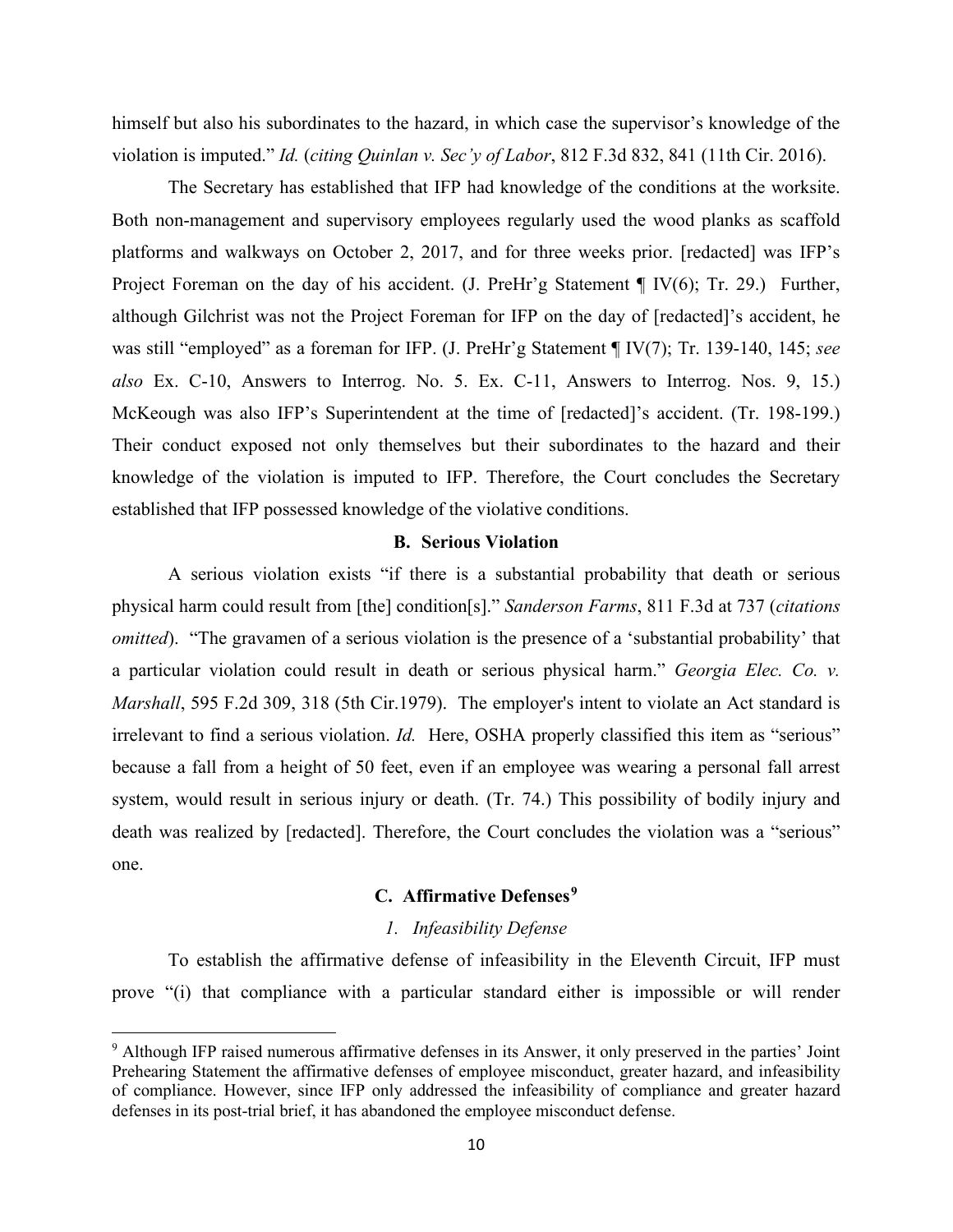performance of the work impossible; and (ii) that it (the employer) undertook alternative steps to protect its workers (or that no such steps were available)." *M.C. Dean, Inc. v. Sec'y of Labor*, 505 F. App'x 929, 936–37 (11th Cir. 2013) (*quoting Harry C. Crooker & Sons, Inc. v. Occupational Safety & Health Review Comm'n*, 537 F.3d 79, 82 (1st Cir.2008)). The same analysis the Court applied in concluding IFP had not met its burden to prove the § 1926.450(b) exception also applies to IFP's infeasibility defense, and for the same reasons, the Court concludes IFP failed to prove this affirmative defense.

## *2. Greater Hazard Defense*

"To establish the affirmative defense of greater hazard, the employer must prove that: (1) the hazards of complying with the cited standard would have been greater than the hazards of noncompliance; (2) alternative means of protecting employees were either used or were not available; and (3) a variance was unavailable or inappropriate." *M.C. Dean*, 505 F. App'x at 937). The only argument IFP made in its brief regarding this defense was "the wider board would have been heavier and more difficult to maneuver on the jobsite, exposing IFP employees to the additional hazards of slipping, tripping, and falling while trying to move a heavier board between joists." (Resp't's Br. at 19.) Since it did not address all three factors, it has failed to establish this defense.

#### **IV. PENALTY DETERMINATION**

When the Citation was issued, the maximum statutory penalty for a serious citation was \$12,934.[10](#page-10-0) *See* Department of Labor Federal Civil Penalties Inflation Adjustment Act Annual Adjustments for 2018, 83 FR 7-01 (Jan. 2, 2018); 29 C.F.R. §1903.15(d)(3)(2018). The Secretary proposed the maximum penalty for the violation. Under Section 17(j) of the Act, the Commission is empowered to "assess all civil penalties provided in this section, giving due consideration to the appropriateness of the penalty with respect to the size of the business of the

<span id="page-10-0"></span> $10$  As originally written, the Act mandated that "[a]ny employer who has received a citation for a serious violation . . . shall be assessed a civil penalty of up to \$7,000 for each such violation." 29 U.S.C. §666(b). However, on November 2, 2015, Congress enacted the Federal Civil Penalties Inflation Adjustment Act Improvements Act of 2015, Public Law 114-74, sec. 701 (Inflation Adjustment Act), which further amended the Federal Civil Penalties Inflation Adjustment Act of 1990 as previously amended by the 1996 Debt Collection Improvement Act (collectively, the "Prior Inflation Adjustment Act"), to improve the effectiveness of civil monetary penalties and to maintain their deterrent effect. The Inflation Adjustment Act required agencies to: (1) Adjust the level of civil monetary penalties with an initial "catch-up" adjustment through an interim final rule (IFR); and (2) make subsequent annual adjustments for inflation, no later than January 15 of each year.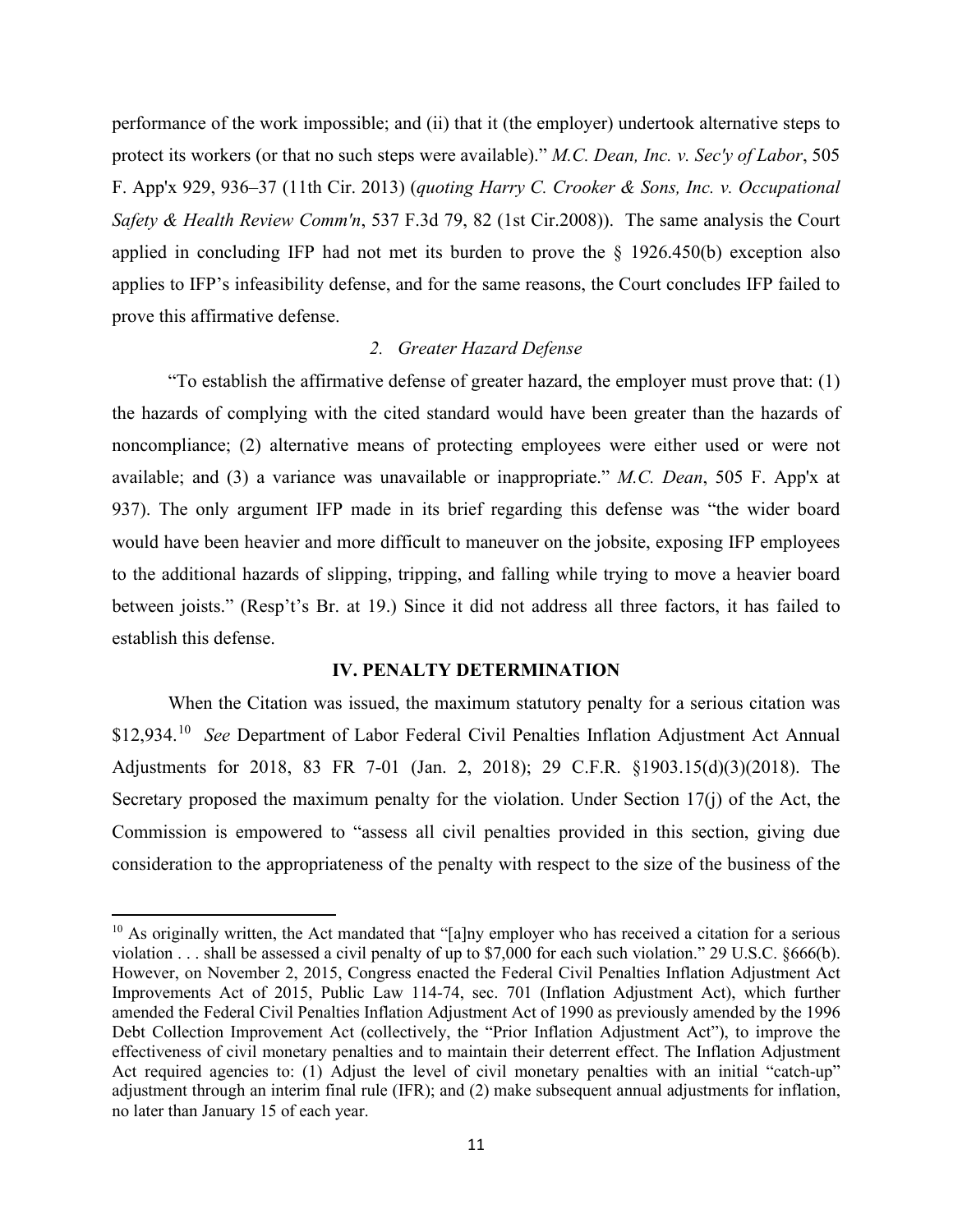employer being charged, the gravity of the violation, the good faith of the employer, and the history of previous violations." 29 U.S.C. § 666(j). "These factors are not necessarily accorded equal weight; generally speaking, the gravity of a violation is the primary element in the penalty assessment." *J.A. Jones Constr.*, 15 BNA OSHC 2201, 2216 (No. 87-2059, 1993) (*citing Trinity Indus., Inc.*, 15 BNA OSHC 1481, 1483 (No. 88-2691, 1992)).

The Commission instructs that a violation's gravity depends on: (1) the number of exposed employees; (2) the duration of the exposure; (3) whether there were precautions against injury; and (4) the probability of an accident's occurrence. *Caterpillar, Inc.*, 15 BNA OSHC 2153, 2178 (No. 87-922, 1993). The Court concludes IFP is not entitled to a reduction since the violation is properly classified at the highest gravity (high severity and greater probability). The Court agrees with the Secretary the severity was "high" as indicated when [redacted] sustained serious injuries requiring hospitalization and two surgeries. The probability of injury in the matter was also "greater" since the wood planks were not the required minimum width and were not secured to the cooling tower.

As to good faith, the Court also finds a reduction is not appropriate given this serious violation was classified by the Court at the highest gravity and further, based on Underwood's testimony that IFP was uncooperative during OSHA's inspection and investigation. With respect to the size of the business, IFP had approximately 300 employees at the time of the accident and therefore was not entitled to a penalty reduction for size. Further, IFP presented no evidence that it was entitled to a credit based upon its lack of history of previous violations. Thus, giving due consideration to the size of the business, the gravity of the violation, good faith, and history, the Court finds the appropriate civil penalty to be imposed is \$12,934.00. Accordingly,

### **V. ORDER**

**IT IS HEREBY ORDERED THAT** the citation is **AFFIRMED** as a serious violation and IFP is assessed and directed to pay to the Secretary a civil penalty of \$12,934.00.<sup>[11](#page-11-0)</sup>

**SO ORDERED**.

/s/

**JOHN B. GATTO, Judge** 

Dated: August 20, 2019

<span id="page-11-0"></span><sup>&</sup>lt;sup>11</sup> *See* section 17(1) of the Act, which mandates that civil penalties owed under this Act "shall be paid to the Secretary for deposit into the Treasury of the United States[.]" 29 U.S.C. §666(l).